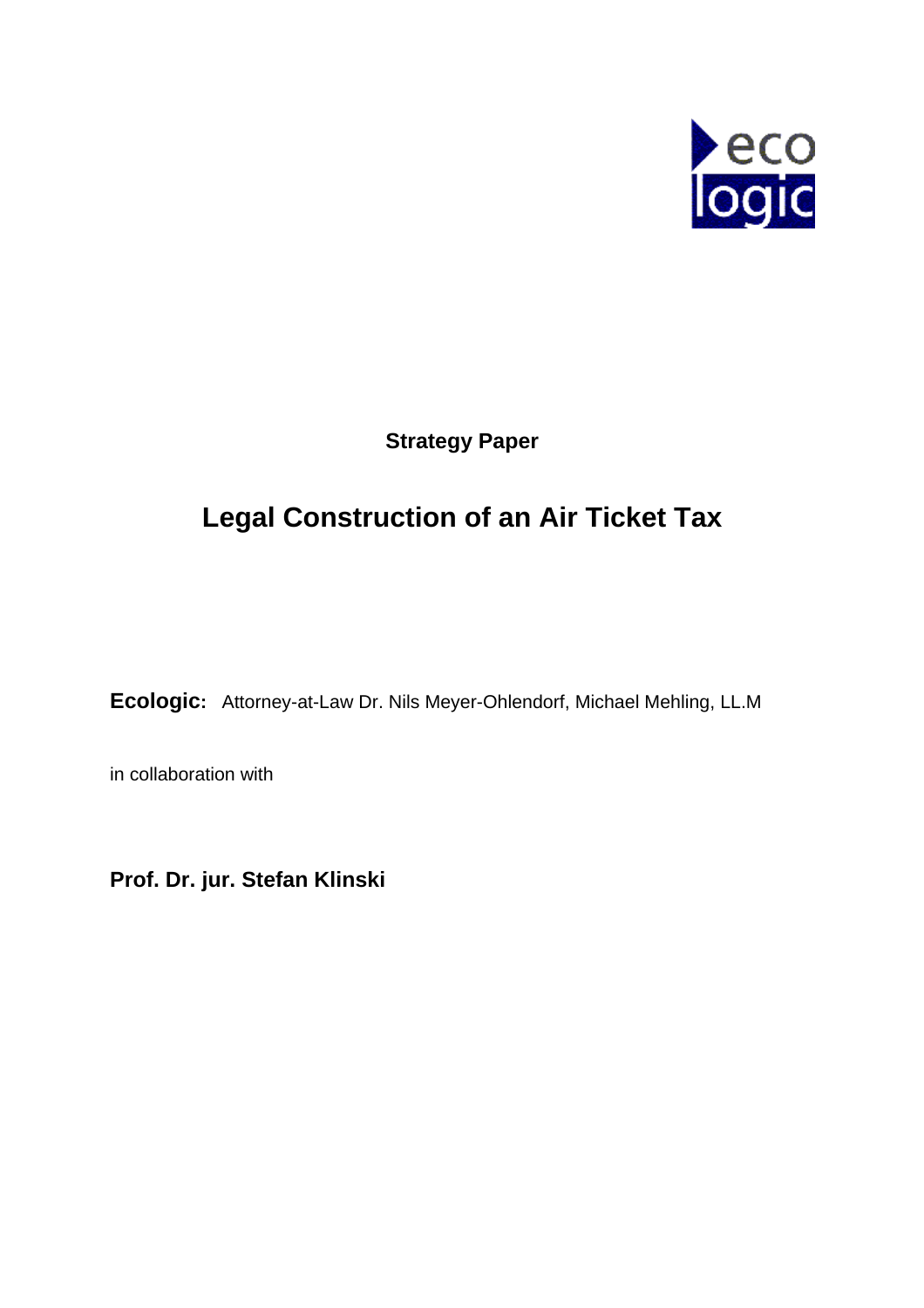# **A. Introduction**

The term **"air ticket tax" (ATT)** is used here in a general sense to denote a **surcharge** on **air fares** that makes it possible to factor the environmental impacts of air traffic more strongly into the calculations consumers make about costs and, in this way, to exert an **influence on travellers' behaviour** while, at the same time, also opening up new **sources of revenue** for the performance of public responsibilities. It should always be the traveller on whom the economic burden is placed. The revenue raised can subsequently be deployed for measures of benefit to the public, in the fields of **climate protection or development aid**, for instance.

The **parties liable to pay** an ATT could be individual passengers or airlines, while various options are available for the levying of the tax. As far as its **level** is concerned, an ATT could be set as a lump sum or calculated by reference to a **basis for assessment**, depending, for instance, on the distance travelled, the emissions discharged, the air fare or particular characteristics of the aircraft. Finally, with regard to the **legal construction** too, it is possible to choose between a range of options that differ from each other and are subject to various requirements depending on the level at which the tax is collected.

This strategy paper discusses the **legal framework** put in place by the German fiscal regime as well as Community and international law in so far as it has a bearing on the construction of an ATT in Germany. At the same time, it also discusses the specific features that would characterise an ATT if it were levied by the European Community or an alliance of like-minded states. In each case, the paper sets out concrete **proposals for action** that would be both legally permissible and effective if implemented.

# **B. Categorisation of an air ticket tax under fiscal law in Germany**

The key requirements for the introduction of an ATT in the Federal Republic of Germany are laid down by the provisions on **fiscal law** in the German Basic Law, which set out the **preconditions for the admissibility** of a strictly limited range of categories of fiscal charge and **how the revenues they raise are to be allocated**, in this way restricting, to a large extent, the legislature's scope to shape legal relationships (cf. Articles 105 and 106 German Basic Law). Under the superordinate concept of fiscal charges, there are fundamentally three types of mandatory monetary contributions available to the state: taxes, *quid pro quo* charges and special levies in the broadest sense. Depending on its construction, an ATT can, in principle, be assigned to any of these categories of fiscal charge even if, over the shorter term, an ATT could only perform the functions discussed at the beginning of this paper if it were collected as a tax.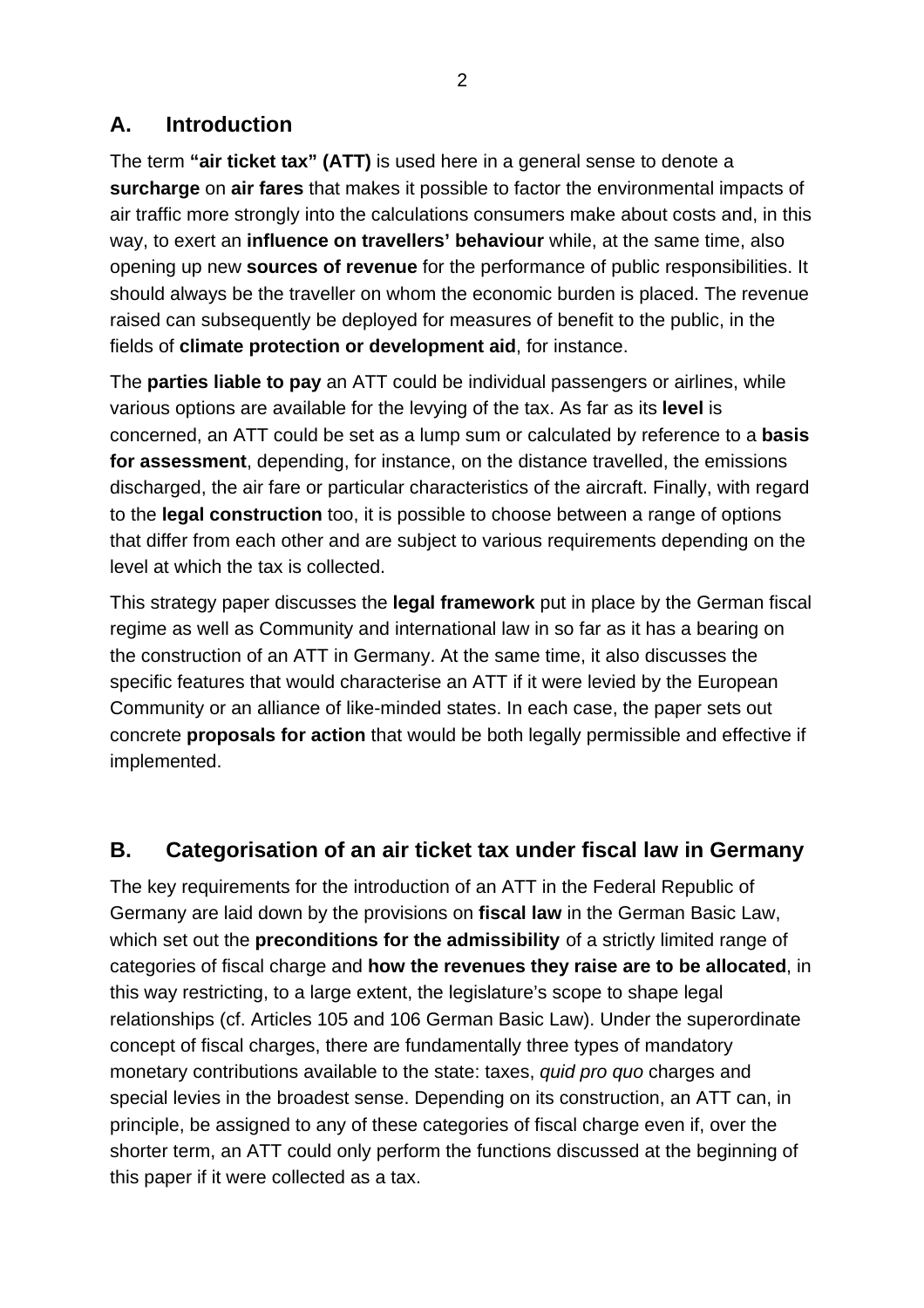### **I. Construction as a** *quid pro quo* **charge**

*Quid pro quo* charges are justified by the fact that the state **grants individual benefits** to the parties liable to pay such charges. In most cases of *quid pro quo* charges, the state levies the charge to compensate for expenditure that it has itself incurred. This is not possible in the present case.

According to the recent judgements of the German Federal Constitutional Court,<sup>[1](#page-2-0)</sup> it is clear that state expenditure is not one of the necessary elements of a *quid pro quo* charge. Rather, it is also possible to use such a charge to impose costs on the granting of a (purely) **legal benefit** by the state. It could be viewed as a legal benefit that air passengers are allowed to make use of airspace in a particular manner. From this perspective, the construction of an ATT as a *quid pro quo* charge appears feasible in principle. Logically, however, since the use of airspace has not been regulated by the state in the past, the first step that would have to be taken would be the creation of a comprehensive **system to manage** the use of airspace for activities that cause damage to the climate before any decisions could be taken about whether the changes in behaviour that are being sought in the field of air travel should be achieved by means of such a charge. The preconditions for a legislative project of this kind are not in place at present. Furthermore, the foreseen use of the funds raised for development policy purposes, **among other things**, would appear problematic in such a system because it could be viewed as indicative that the focus of the measure was on the financial objective and not on influencing travellers' behaviour for the purposes of climate protection.

# **II. Construction as a special levy**

1

If it were collected in the form of a special levy, the ATT would, by contrast, be subject to very **rigorous requirements**. In particular, these would include the requirement that, at least in a broad sense, the **revenue raised** would have to benefit the group of those obliged to pay the levy ("use of utility to the group liable").<sup>2</sup> This could certainly not be assumed if – as intended in the present case – the funds were **also** to be used for **development policy purposes**. This option can therefore be ruled out for the introduction of an ATT.

<span id="page-2-0"></span><sup>1</sup> Cf. *Entscheidungen des Bundesverfassungsgerichts* (BVerfGE) 93, 319 (342 ff.) – Water Extraction Fee –.

<span id="page-2-1"></span><sup>&</sup>lt;sup>2</sup> A concept established in BVerfGE 55, 274 (274 f. and 305 ff, in particular 307 f.) – Funding of Apprenticeships –.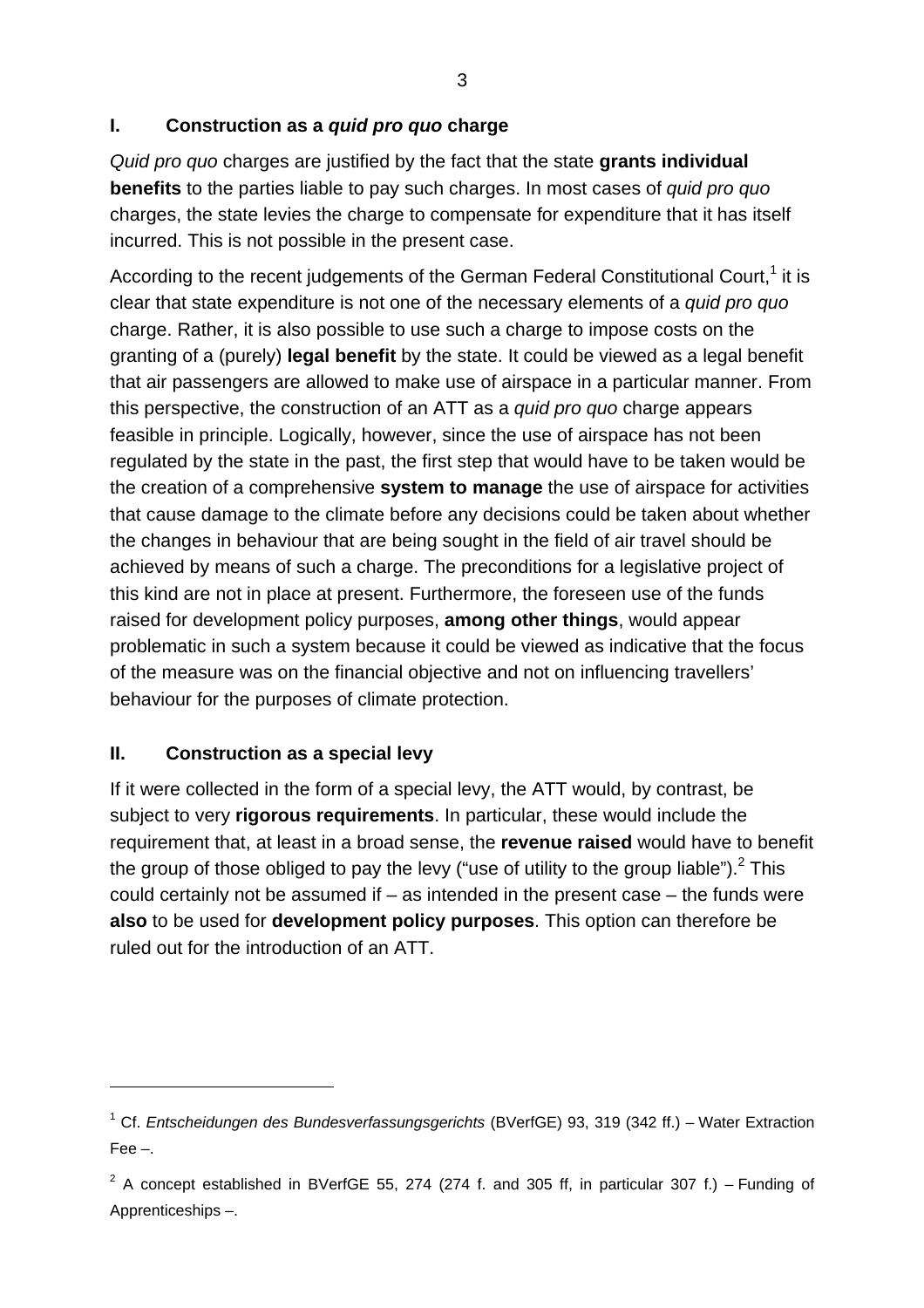#### **III. Construction as a tax**

 $\overline{a}$ 

#### *1. Concept of taxation and categories of tax*

Taxes are monetary contributions that do **not constitute** *quid pro quo* **charges** and are collected by organs of the state governed by public law as a means of **raising revenue**. They are justified by the fact that they serve to cover the **general financial needs** of the state and also impose costs on forms of behaviour that express the taxpayer's **economic power**.

The prevailing opinion is that the German Basic Law contains a definitive list of permissible **categories of taxation**, for which powers of collection and competences over revenue are distributed between the Federal Government and the *Länder* (German constituent states) in a precisely defined fashion. According to this view, new events giving rise to chargeability may only be established if they can be assigned to the categories of taxation specified in the Basic Law. Of these categories, the only possible constructions that come into consideration for an ATT can be located in the not uncontroversial area where **taxes on expenditures** and **taxes on transactions** intersect. By contrast, categorisation as a tax on consumption can be ruled out because the ATT is not levied on the **consumption** of an economic good.

In brief, taxes on expenditures and taxes on transactions differ from each other in that the German Basic Law provides for the revenues they raise to be allocated in different ways (cf. Article 106 Basic Law). The legislative authority over a tax on transactions may lie with the Federal Government, but the revenue raised accrues solely to the *Länder* (cf. Article 106[2][4] Basic Law). In the opinion of the Federal Constitutional Court,<sup>3</sup> taxes on expenditures are to be understood as a special form of taxes on consumption, which is why the quite overwhelming majority of commentators assume that the Federal Government possesses both legislative competence over these taxes as well as competence over the revenues raised from them (cf. Article 106[1][2] German Basic Law). In view of the intended end use of an ATT, however, it is necessary to ensure that the revenue it generates is incorporated fully into the federal budget. There is therefore no question of constructing the ATT as a tax on transactions. This gives the distinctions between the two categories of taxation decisive significance.

If it were a tax on transactions, the ATT would require the consent of the Bundesrat, but not if it were a tax on expenditures (tax on consumption) (cf. Article 105[3] German Basic Law).

<span id="page-3-0"></span> $3$  Cf. BVerfGE 16, 65 (74) – Residents' Tax –; BVerfGE 65, 325 (345 f.) – Second Residence Tax –.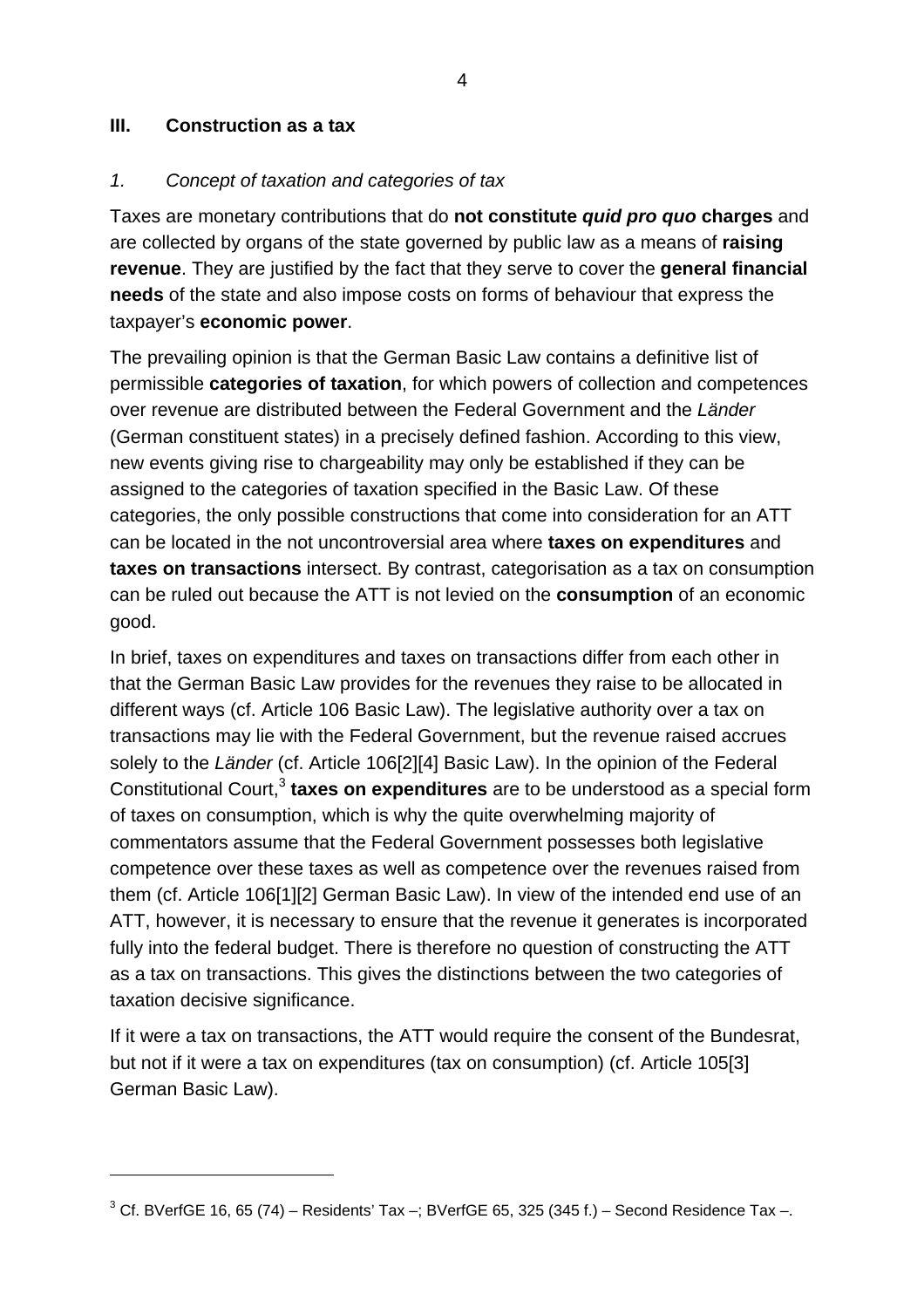#### <span id="page-4-1"></span>*2. Definition of categories of taxation*

1

The constitutional **assignment** of taxes to particular categories of taxation can throw up difficult questions of definition because a tax will often display characteristics that suggest it belongs to several different categories. It is therefore necessary to concentrate on the key characteristics for the categorisation of a tax in each individual case. As regards the ATT, the question of the basis on which the tax should be levied moves into the foreground. **Taxes on transactions** usually impose a charge on **particular** legal transactions that are distinct from everyday transactions for the personal necessities of life (such as real property transfer tax or insurance tax). For the assignment of a tax to the category of **taxes on expenditures**, by contrast, the Federal Constitutional Court requires that – as for taxes on consumption – the chargeable event be associated with the economic power expressed in the use of money for the purposes of **personal consumption**. [4](#page-4-0) While in the case of taxes on consumption the chargeable event is the consumption of goods, in the case of taxes on expenditures it is sufficient for the funds to be used in maintaining an externally discernible condition (including, for instance, the use of services provided by third parties).

Since it imposes a charge on travelling by aircraft, the ATT is – particularly in view of the development of tourism – directed at the taxation of a particular type of personal **consumption**. The ATT therefore represents a charge on the economic power of the air traveller in their capacity as a consumer, which is expressed in the **use of income for the personal necessities of life** rather than a particular legal transaction or specific type of legal transaction. Most of the evidence therefore suggests that, under fiscal law, the ATT should be categorised as a **tax on expenditures**. Nor does the fact that the expenditure facilitates the use of **services** and not the use of a tangible object stand in the way of this conclusion. However, it also becomes clear that an extension of the ATT to **cargo** as a tax on expenditures would not come into question because it would then not apply to a form of personal consumption.

The conflicting opinion (not infrequently propounded in judgements delivered on non-constitutional matters as well as in the legal literature<sup>[5](#page-4-1)</sup>) according to which a charge

<span id="page-4-0"></span> $4$  Cf. BVerfGE 65, 325 (345 f.) incl. further references - Second Residence Tax -; Federal Constitutional Court (BVerfG), *Neue Juristische Wochenschrift* (NJW) 1989, 1152 (1152) – Hunting Tax –; further discussion in BVerwGE 98, 272 (281); Jachmann, in v. Mangoldt/Klein/Starck, *Grundgesetz* (GG), vol. III, 4th ed. 2001, Art. 105 para. 52; Kirchhof, in *Handbuch des Staatsrechts der Bundesrepublik Deutschland (*HdStR), vol. IV, 2nd ed. 1999, § 88 para. 154.

<sup>&</sup>lt;sup>5</sup> This line of reasoning is followed in the judgements delivered over many years by the Federal Finance Court (BFH) on turnover tax (cf. BFH, *Bundessteuerblatt* [BStBl.] II 1987, 95, 96) and motor vehicle tax (cf. *Entscheidungen des Bundesfinanzhofes* [BFHE] 110, 213, 217); also discussed by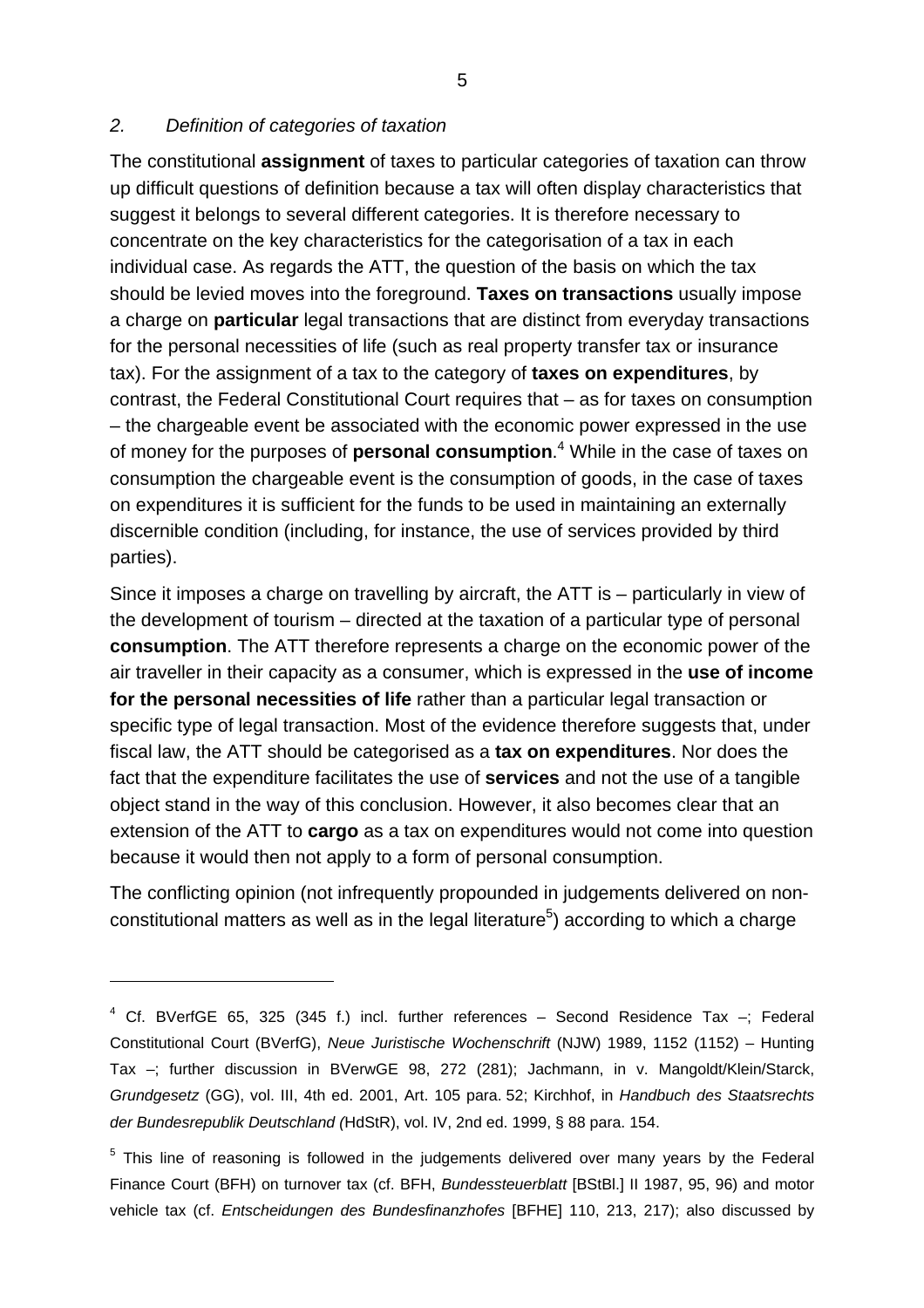always represents a tax on transactions if the chargeable event is associated with the performance of a legal transaction, is not persuasive because it fails to recognise the common character of taxes on consumption and expenditures as subcategories of consumer taxes. If this opinion is, nevertheless, to be followed, the question of whether the tax liability arises due to the purchase of a ticket (= legal transaction) or due to other defining elements (such as the commencement of the journey) would move into the foreground in any discussion of its definition.

# **C. Introduction of an air ticket tax as a tax on expenditures**

In certain circumstances, therefore, the categorisation of the ATT as a tax on expenditures also depends to a not insignificant degree on its **construction**, in particular the **basis for assessment** and the **way the tax is collected**. Important points relating to these issues are discussed in the following sections.

### **I. Construction as a departure tax**

#### *1. Event giving rise to chargeability*

1

As a **departure tax**, the ATT could be levied on air journeys that are commenced in Germany. It would be levied on **departures** from airports and airfields located in **German national territory**. The levying of a departure tax on internal flights would be subject to the least stringent requirements. However, an ATT could also be imposed on **cross-border flights**, provided compliance with the additional requirements – specified in greater detail below – of Community and international law were ensured. Under this approach, the destination and the place where the aircraft landed would be of secondary importance for a departure tax and would only be considered when assessing the level at which it should be levied, if at all.

Since establishing a relationship between the tax and the purchase of a ticket in a legal transaction would also involve the risk of the ATT's categorisation as a tax on transactions, it is to be recommended that chargeability instead be linked with the **commencement** of the air journey. Consequently, if a journey that had been booked were not commenced, the tax liability would not arise – regardless of whether the ticket nonetheless had to be paid for. Furthermore, with regard to the **name of the tax**, terms that include the word "ticket" should consistently be avoided. The tax liability would therefore arise with the **beginning of the flight** in Germany. This would also make it possible to preclude difficulties with collection or the complete

Heintzen, in von Münch/Kunig, Art. 106 paras. 18 and 24 (on turnover tax and motor vehicle tax); Pieroth, in Jarass/Pieroth, Art. 106 para. 5.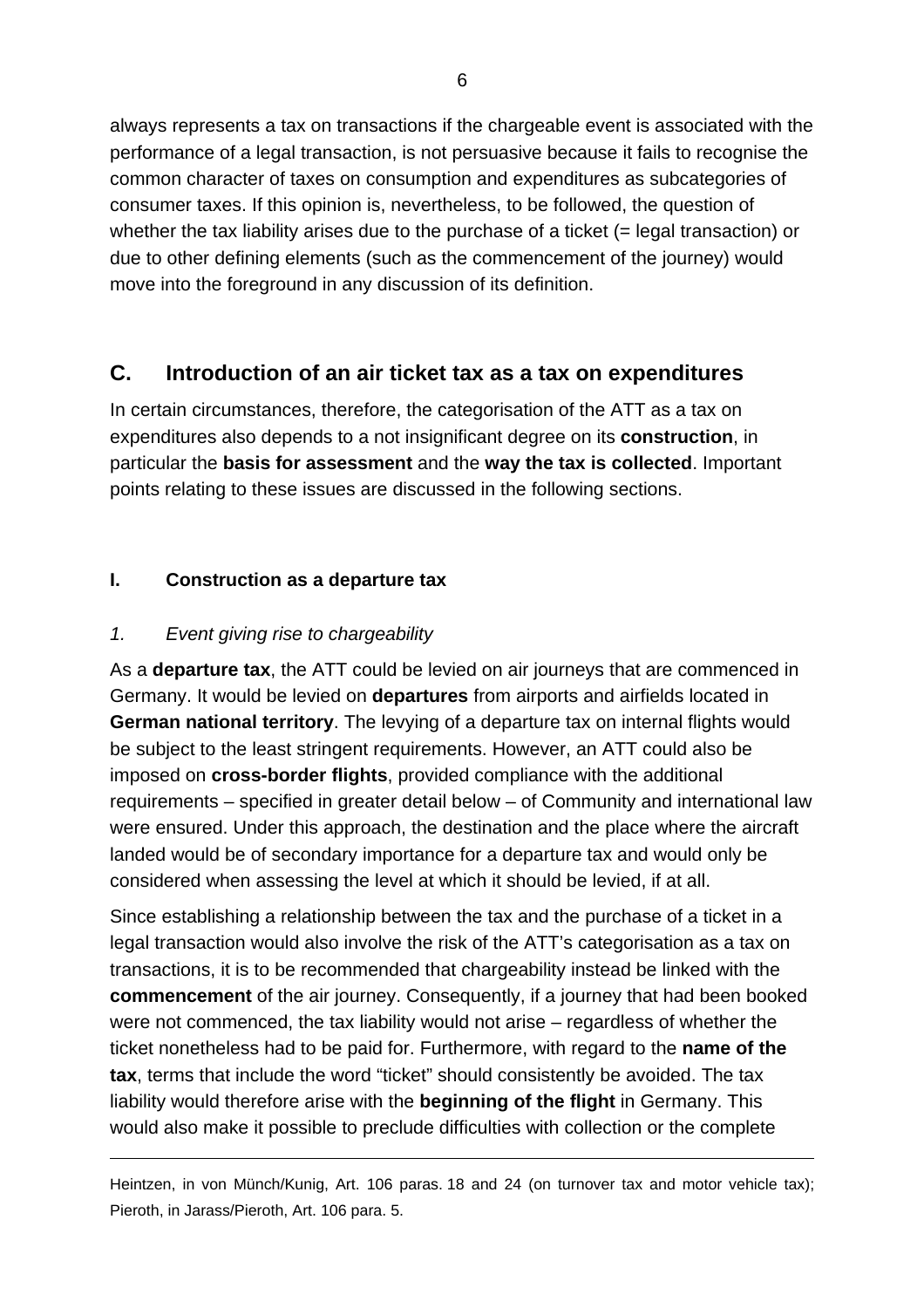avoidance of the tax – for instance by travellers who purchased tickets abroad or over the Internet.

### *2. Taxpayer and procedure for collection*

The **taxpayer** is the party from whom a tax is collected, while the persons in question do not necessarily have to be identical with those who bear the economic burden. It is even typical of taxes on consumption that the tax is collected from the persons who place a consumer good onto the market, but passed on to their customers.

The direct collection of an ATT from individual **passengers** would throw up numerous difficulties with monitoring and enforcement as soon as it came to be implemented. It would be more practical to define the taxpayer as the **airline**  concerned and  $-$  in emulation of the model of taxes on consumption  $-$  to design the departure tax in such a way that it would be passed on to the end customer. A construction of this kind would be associated with the least expense overall. This approach would also be advisable with regard to the question of the departure tax's categorisation either as a tax on expenditures (a subcategory of the taxes on consumption) or as a tax on transactions.

In this model, the **number** of passengers actually carried would be of decisive significance. This figure – which is always recorded electronically in any case – could be determined if provision were made for an additional **reporting duty** and the ATT collected on that basis. Like other requirements to which airlines are subject, the **truthful communication of the relevant statistics** would have to be monitored in a suitable fashion. An **automated procedure** based on a software system created for this purpose could close gaps in enforcement at the same time as helping to prevent excessive costs being incurred.

By contrast, the costs and administrative effort associated with the deployment of new **payment devices**, which would have to be developed, and the levying of the charge on the number of **boarding cards** collected on departure militate against these systems; and even if they were implemented, it would by no means be possible to effectively exclude abuse were someone determined to evade the tax. If need be, greater security could be offered by a further option in which the tax would be levied on the **total number** of seats. The ATT would then have to be reimbursed if the airline demonstrated in a suitable fashion that available seats had remained unoccupied on the flight in question. Ultimately, this would make it possible to reverse the burden of proof, although it would also impose greater costs on the airlines.

# *3. Choice of basis for assessment*

In general, it is accepted that a higher ATT could also exert a stronger influence on behaviour and generate greater financial yields. At the same time, if constructed as a tax, the ATT should not come to resemble a prohibition on a particular form of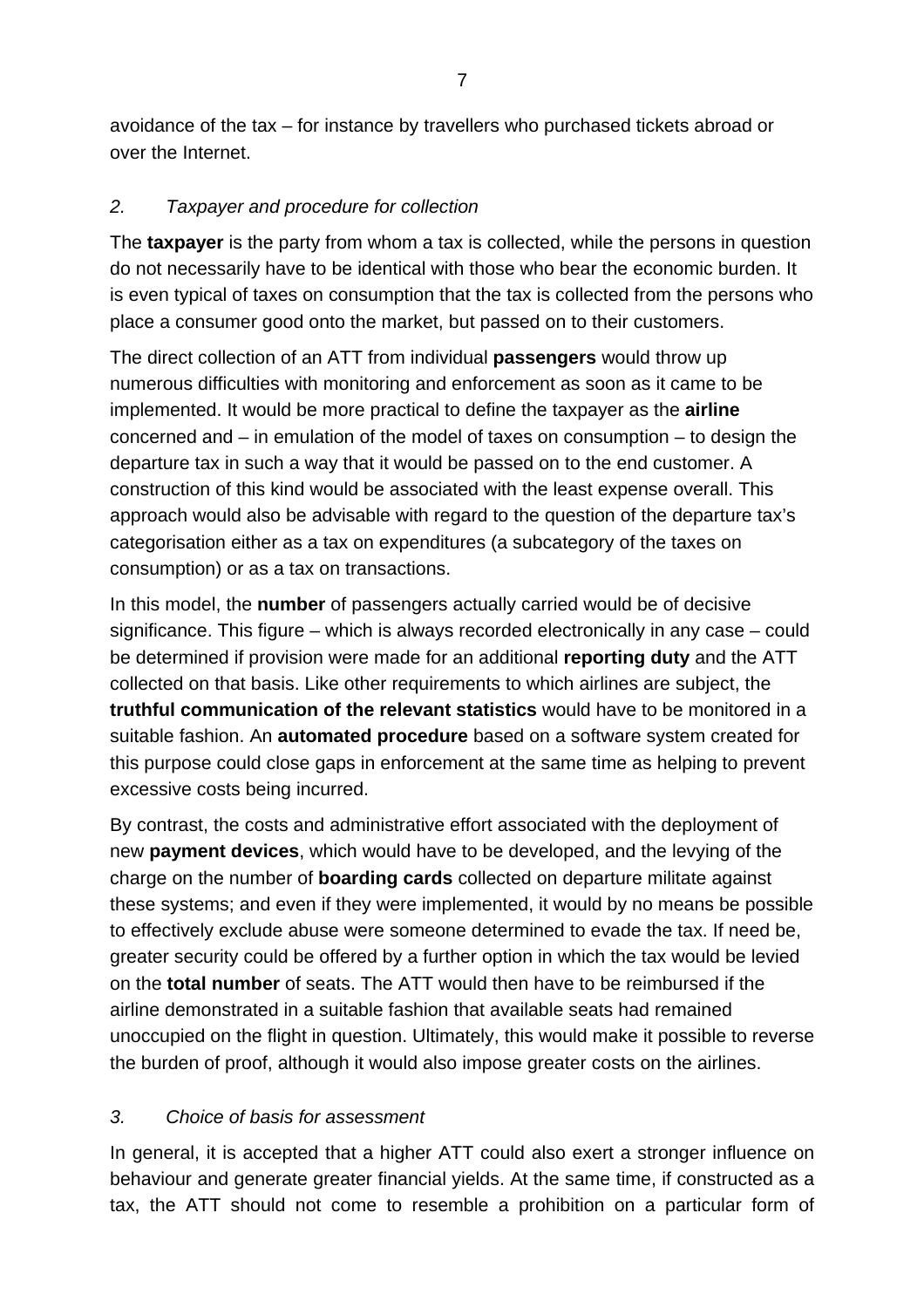behaviour, either in terms of its weight or its impact; nor should it *de facto* suppress the behaviour on which the tax has been imposed. In the present case, however, it would be possible to rule out such unacceptable negative effects in practice, particularly since it has to be taken into account that air passengers are not required to pay mineral oil tax.

Even below the threshold of constitutional acceptability, the purely economic effects of an ATT set too high should speak for a prudent balance between the level of charges and the interests affected. Subject to these considerations, apart from collection as a lump sum, various bases for assessment present themselves as means of setting the **level** of an ATT, each of which may be evaluated differently.

The assessment of the level of charges by reference to the measured or calculated **discharge of greenhouse gases** is often described as desirable in terms of environmental policy. Since the level of emissions is not an indicator of the economic power of the consumers who have to pay the tax (a pure **tax on emissions** would encounter legal objections under German fiscal law), assessment **solely** by reference to the yardstick of emissions is ruled out. In addition to this, there is the fact that particularly in aviation – by contrast to other transport modes – the emission of pollutants as such is **only partly** responsible for the radioactive effects of air traffic and so for its damaging impact on the climate. According to recent research, the effects of the formation of condensation trails and clouds by flight operations are also just as significant.

Moreover, according to the judgements of the European Court of Justice, due to the direct and indivisible connection between the emission of pollutants and consumption of fuel, a tax levied exclusively on emissions would be subject to the restrictions of the Directive restructuring the Community framework for the taxation of energy products and electricity (2003/96/EC, cf. Article 14[2] of the Directive), including the fundamental prohibition of a general **kerosene tax**, and therefore less practical.[6](#page-7-0)

If, on the basis of this argument, emission-related criteria are not to be taken as the exclusive basis for assessment, this does not mean that they cannot play any role in the assessment of the level of the charge. From the perspective of fiscal law, it is crucial that the basic approach adhered to should continue to involve taxing consumers' economic power, which is expressed in catching a flight. Besides, further-reaching objectives of influencing behaviour may certainly find expression in the criteria for assessment. Consequently, for instance, the load carried, the route taken or the flying time could also be taken into consideration. Criteria of this kind make sense in terms of environmental policy, but require expensive calculation and

1

<span id="page-7-0"></span> $6$  Cf. EJC, Case C-346/97, para. 23 f. (although this is concerned with the predecessor directive, 92/81/EEC).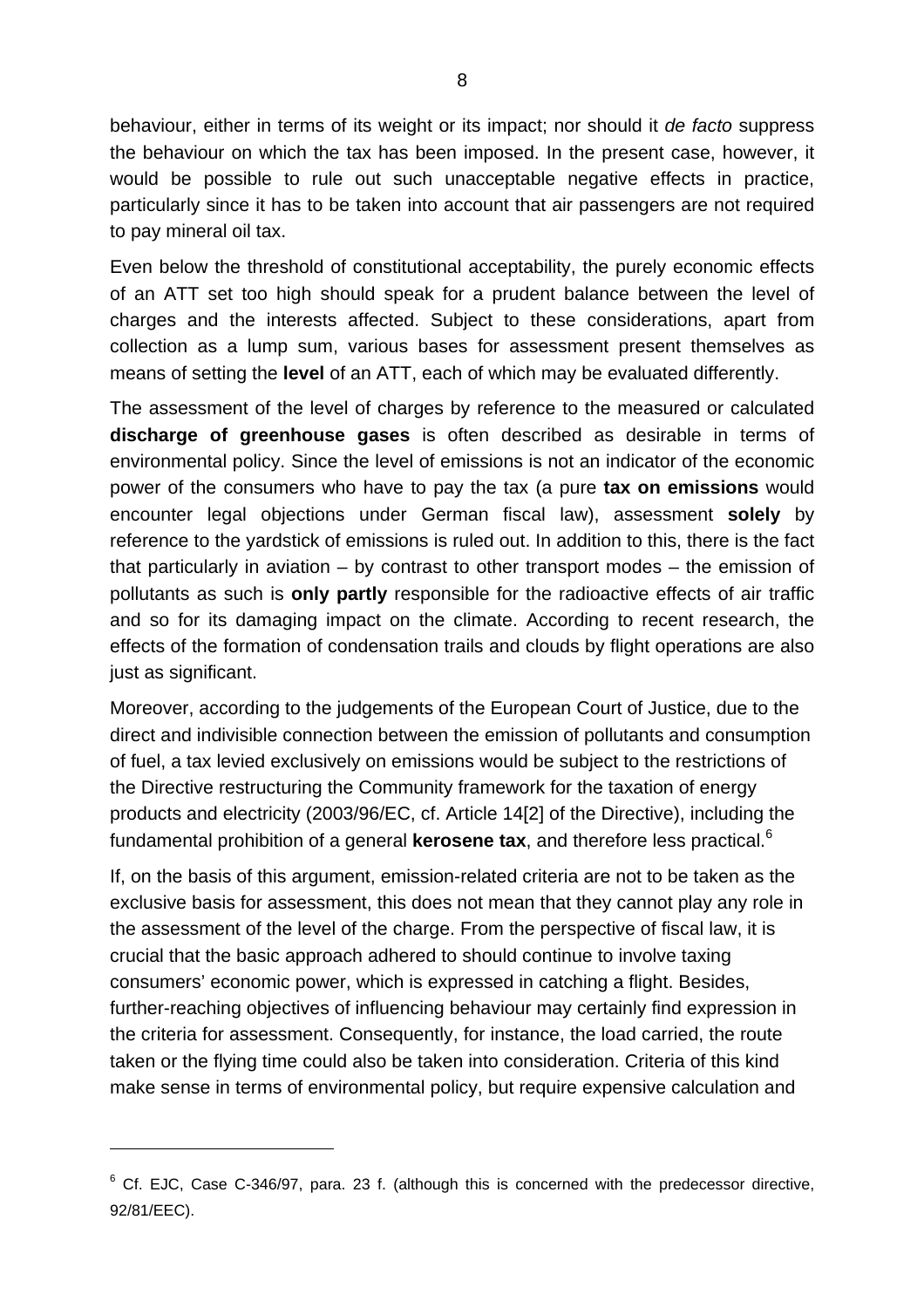collection methods that would markedly reduce the practicality of an ATT collected in this way.

By contrast, a uniform assessment method based on the **distance covered** with graduated charges for various distance classes appears both more practical and legally unobjectionable. A degressive construction would also make it possible to exert a clearer influence on travellers' behaviour in favour of the markedly more environmentally friendly mode of transport that is certainly available over shorter distances, i.e. the railways. However, the charge should not increase above a particular distance**.** There are no environmental policy grounds for this recommendation, but it would help to prevent undesirable **switching responses**. For otherwise travellers might increasingly switch to more environmentally damaging routes that included stopovers as a way of ensuring that they were only liable for the tax rate levied on short-haul flights. It would not be advisable to distinguish between internal and cross-border flights, as otherwise the prohibitions on discrimination that apply under Community and international law might be contravened.

#### *4. Use of revenue*

 $\overline{a}$ 

At the level of the **use of revenue**, the extent to which the ATT restricts the legislative organs with responsibility for budgetary law in their freedom to shape legal relationships is decisive. Certain types of hypothecation are permissible for the revenues raised, provided they do not **restrict** the legislative organs with responsibility for budgetary law to an **unjustifiably great extent**. Were the revenue raised even to be channelled past the budget and allocated to a separate **fund**, the ATT would have to be classified as a **special levy**, but if this were done the use of the revenue for environmental and development policy objectives would not be allowed either.

Apart from the case of allocation to a fund, it is not completely clear where the threshold of impermissible restriction of the legislative organs with responsibility for budgetary law would be crossed. After all, when delivering judgement on the ecological financial reform, the Federal Constitutional Court ruled that, in view of the comparatively low level of revenue raised by the taxes involved, no excessive restriction of the legislative organs with responsibility for budgetary law was to be assumed.<sup>[7](#page-8-0)</sup> The expected revenue from a domestic German ATT is unlikely to exceed the yield from the eco-tax, which amounted to a double-figure billion sum in 2001, and it consequently appears justified to apply this legal assessment to the envisaged charges on air traffic.

<span id="page-8-0"></span><sup>&</sup>lt;sup>7</sup> Cf. Federal Constitutional Court, 1 BvR 1748/99 and 1 BvR 905/00 – Eco-Tax –, C II 2. (para. 65 ff.), *Deutsches Verwaltungsblatt* (DVBl.) 2004, 705.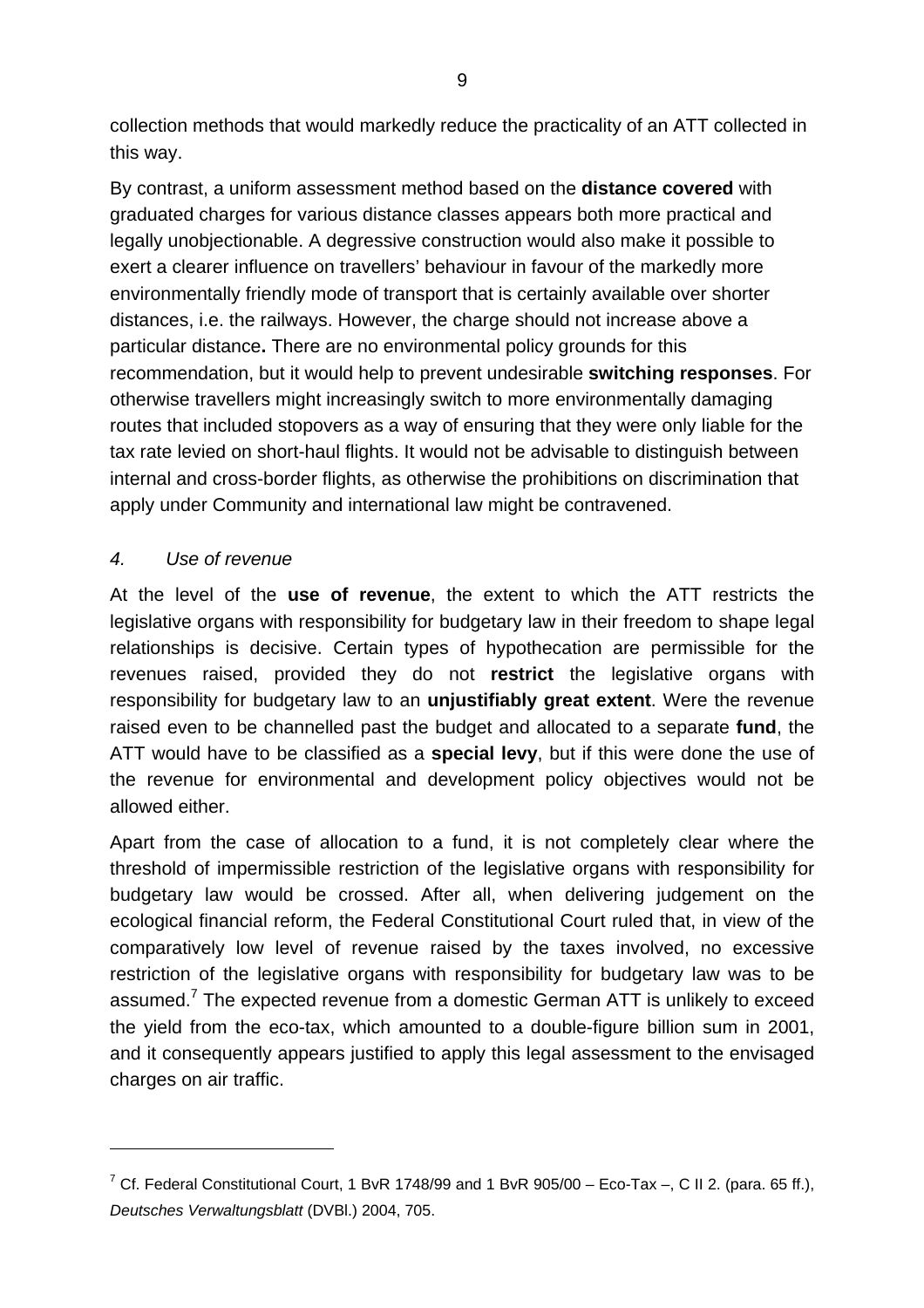In this respect, however, it is necessary to consider that, in its decision on the ecotax, the Federal Constitutional Court had to rule on a fiscal charge for which the taxing act itself did not stipulate any express hypothecation, whereas indications as to the use foreseen for the funds raised were only to be derived from the government's explanatory memorandum on the draft bill and the public presentation of the legislation. In order to avoid constitutional risks, it is therefore also advisable not to provide for any legally binding hypothecation of revenue in the present case. This applies all the more as the influence on travellers' behaviour that is being sought and the foreseen use of the funds (solely for the purposes of development aid, for instance) are evidently quite unconnected. Instead, the revenue could be incorporated into the **general federal budget**, while new budget titles for climate protection and development aid measures would have to be set up at the same time, but in a legally independent form.

# *5. Community and international framework*

With regard to the implementation of an ATT, **general international law** contains the fundamental prohibition on undertaking executive acts on the territory of a foreign state without the permission of the state concerned. By contrast, there is nothing to prevent the extension of an ATT that is collected for landing or taking off on German territory to foreign aircraft, as these are always events that occur within the domestic jurisdiction of the Federal Republic of Germany and the location of the destination or the aircraft's place of origin abroad alone does not negate the relevance of domestic German law. Nor do the binding provisions of **international air law**, i.e. the Chicago Convention and bilateral aviation agreements, represent a barrier to a pure surcharge on air fares, provided the levying of charges solely on emissions does not constitute grounds for it to be viewed as a hidden kerosene tax.

In the field of **world trade law**, by contrast, according to the Annex on Air Transport Services the ATT does not fall within the scope of the General Agreement on Trade in Services (GATS) – which is relevant in this case. Nor does the Agreement on Subsidies and Countervailing Measures (SCM) apply, as there are no plans for the revenues from the ATT to be allocated to domestic enterprises or economic sectors. The application of Community state aid law does not come into question for the same reason.

# **II. Construction as an arrival tax**

As far as this approach is concerned, the requirements that would have to be satisfied by the construction of the ATT as an **arrival tax**, under which the tax liability would be triggered by leaving an aeroplane in Germany (or leaving a German airport or airfield), are no different from those to which a departure tax would be subject. It is not evident that Germany would be hindered by fiscal law from establishing indirect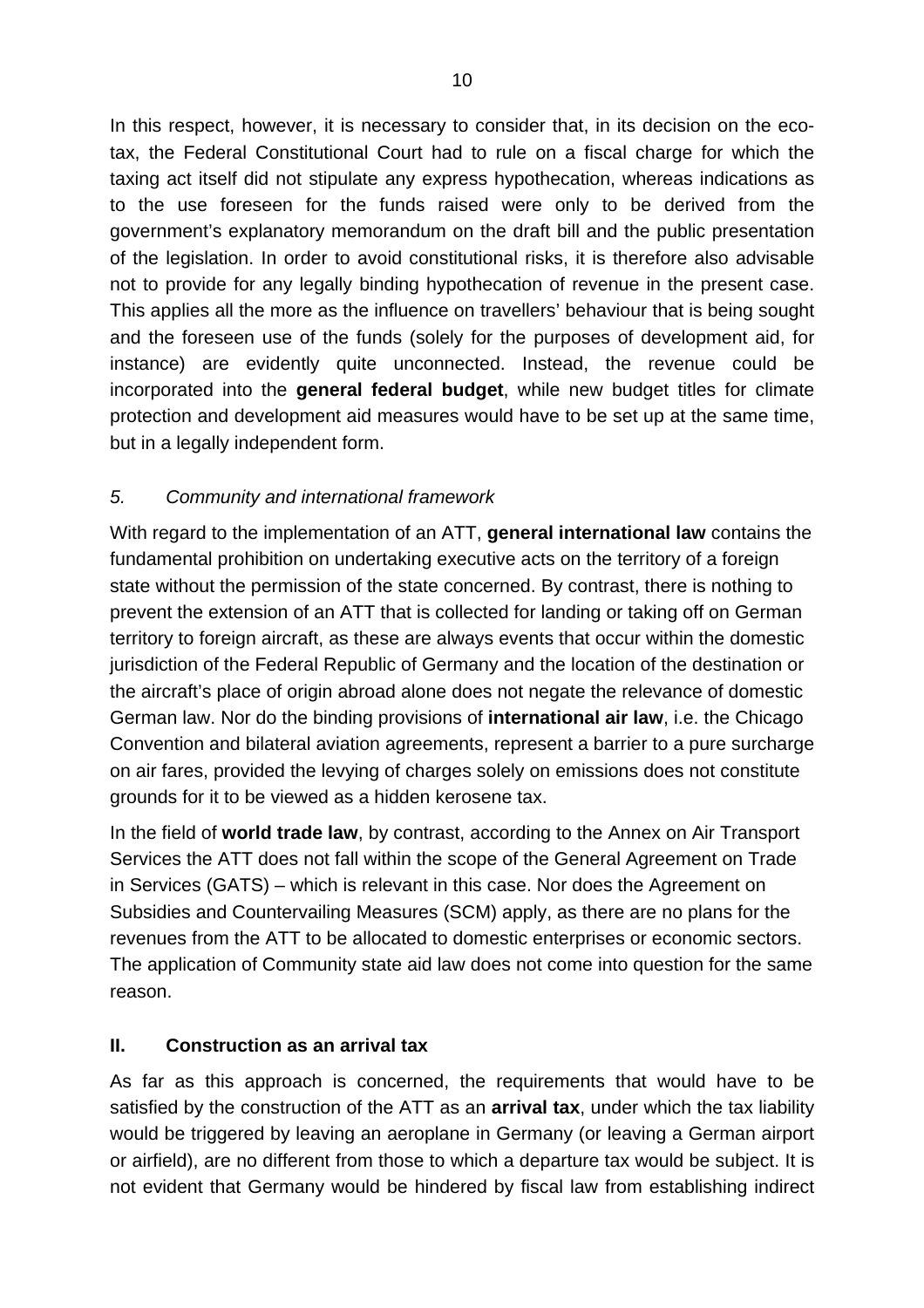taxes that (among other things) would be levied according to the financial power of citizens who are not resident in Germany (tourists, for instance). This is the normal state of affairs with respect to taxes such as turnover tax and mineral oil tax.

Overall, however, an arrival tax does not appear **very practical**. Indeed, very great difficulties would have to be expected when it came to implementation since passengers are registered individually before they start their journey, at the latest during check in or on boarding, but not usually recorded in a comparable fashion on arrival. In principle, a suitable additional registration procedure could be prescribed if there were a willingness to accept the extra expense involved. However, such an approach would only be expedient if it were regarded as important that charges also be imposed on (the small number of) air passengers who only arrive in Germany (without leaving the country again by air). For all other passengers could easily be covered by the departure tax at relatively little expense. Especially for domestic flights, limiting the ATT to a departure tax would also have the advantage that it would not be necessary to filter passengers who had already paid the departure tax out of the calculations for the arrival tax.

Limiting the ATT to a departure tax would not inevitably result in any significant reduction of the total **tax yield**, as the decision not to impose a tax on arrivals could be taken into account as appropriate in the tax rates set from the beginning. Nor would there be any need, in this case, to fear that the tax might reach the threshold at which it would cease to be constitutionally acceptable.

#### **III. Recommendations**

The following **recommendations** for the introduction of an ATT as a tax on expenditures in the Federal Republic of Germany can be derived from the discussion above:

The **taxpayer** should be any party who carries third parties in an aircraft in return for a fee or without a fee, and any party who uses their own aircraft or an aircraft transferred to them by a third party for flights starting from Germany. The taxpayer should have to notify the authorities of their activity once and submit **tax declarations** for all flights on a monthly basis. They should name an officer responsible for compliance with the fiscal charges specified. The carriage of passengers should have to be recorded and information about these records supplied on request. The law should provide for the tax to be **passed on** to passengers.

The tax should be levied on every departure from a German airport or airfield and every passenger. If travellers catch connecting flights with stopovers, the tax should only be collected from the first airline. All crew with the aircraft, any other employees who perform functions on the aircraft and any children under two years of age who do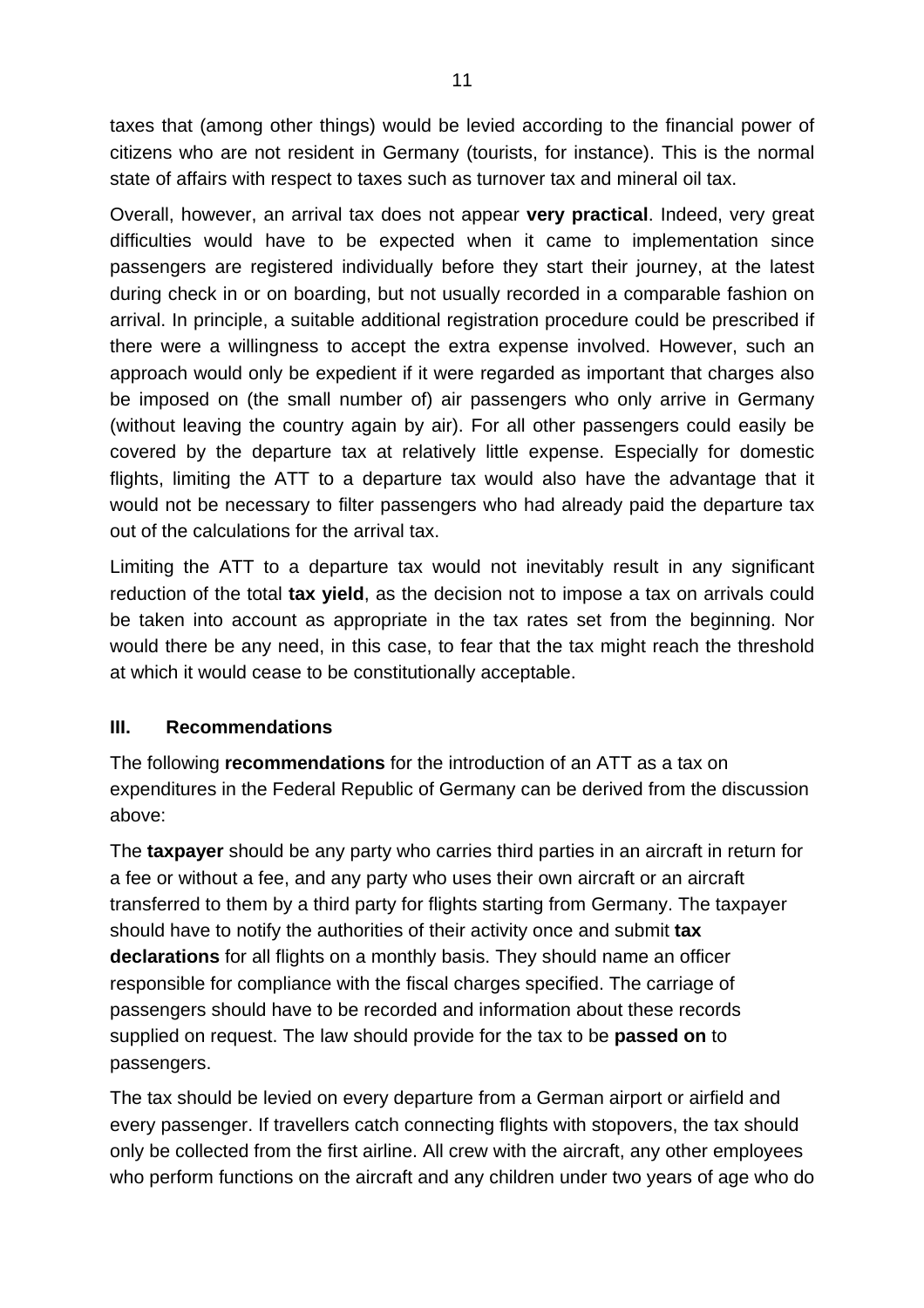not occupy their own seats should be exempted. Stopovers should not result in the repeated collection of the tax.

The tax should be assessed according to the **passenger occupancy** of the aircraft and the **distance** to the destination. The charge should be graduated by distance, with a degressive surcharge being levied on four distance classes. It should be further graduated by passenger class, with the cheapest passenger tariff on each flight (tourist class or economy) being distinguished from other tariffs (business class and first class). This would do greater justice to the basis on which the tax was levied, i.e. the economic power of the passengers carried, at the same time as making it possible to raise higher levels of revenue. Consequently, by way of example, the surcharge could be set at  $\in$  15 for tourist class and  $\in$  30 for other classes on flights of up to 300 kilometres,  $\epsilon$  20 and  $\epsilon$  40 on flights of between 300 and 500 kilometres, € 25 and € 50 on flights of between 500 and 700 kilometres and € 30 and € 60 on flights of more than 700 kilometres. Where travellers catch **connecting flights**, the tax should be determined according to the ultimate destination, provided any stopover between the legs of the journey does not last longer than a period of 24 hours. A system for the assessment of the ATT that, apart from the distance travelled, also took account of the emissions discharged and the environmental characteristics of the aircraft and its engines would have a markedly greater influence on the airlines' behaviour and create stronger incentives for them to change their practices. However, depending on its construction, this would considerably increase the expense of enforcement as well.

In their advertising and when selling tickets, carriers and travel agents would have to refer to the fact that the carrier was obliged to pay an additional tax for each passenger, for which a corresponding sum would be collected from passengers (at the latest) **before they boarded the aircraft**.

The revenue raised would be incorporated into the **general budget**, and its use for climate protection and development policy purposes would have to be secured separately by the establishment of new budget titles. It would appear sensible to use at least 50 percent of the revenue raised for climate protection measures, above all in order to make it clear to the parties who had to bear the economic burden of the tax how the levying of the ATT and its use were connected.

#### **IV. Comparative account of British Air Passenger Duty**

A surcharge on flight prices known as **Air Passenger Duty** (APD) was introduced in the UK on 1 November 1994. This measure was justified by reference to the exemption of air traffic from value added tax and the tax exempt status of fuels in the aviation sector. The duty is levied on **every passenger** travelling on **flights that depart** from British airports. APD is usually collected at the time when the air ticket is purchased. To begin with, **APD** was set at a **rate** of £ 5 for flights to destinations in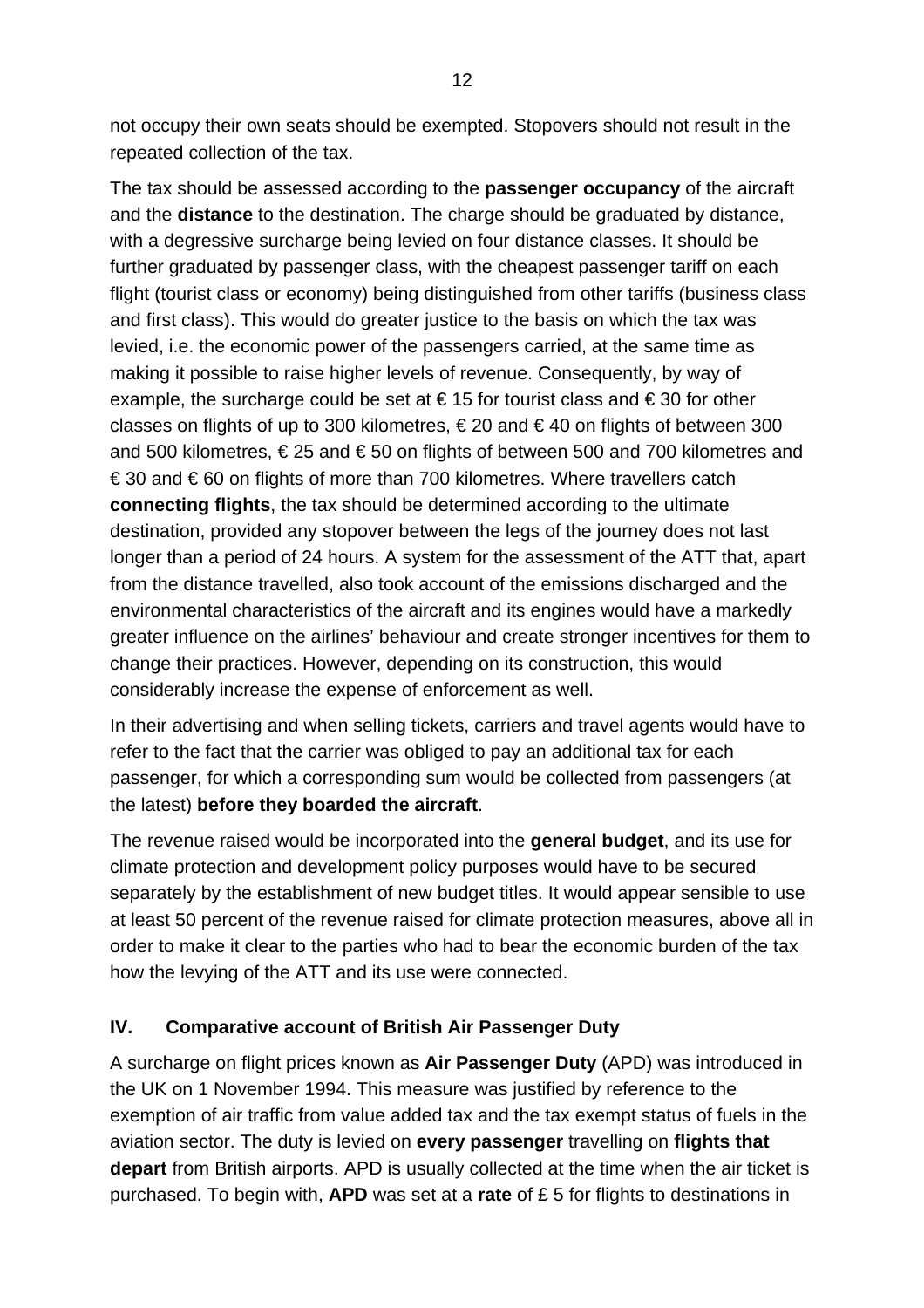most European states and £ 10 for all other flights. These rates were doubled on 1 November 1997 in view of the fact that aviation kerosene continued to be taxexempt. Furthermore, since 2000 a distinction has been made between tourist class and business class/first class, so that  $£ 5$  has to be paid in tourist class and  $£ 10$  in business and first class for most European destinations, with the duty rising to £ 20 and £ 40 respectively for other destinations. The level of APD is set each year by the British Chancellor of the Exchequer. The annual **revenue** from the APD is currently between £ 800 million and £ 900 million.

APD differs from the recommended construction of an ATT as a departure tax for flights from Germany primarily in that the level of duty set is differentiated by destination (European/other destinations). Otherwise, the party that bears the economic burden of the tax (the individual passenger) and the event giving rise to chargeability (departure from a domestic airport) are identical. No further information is available concerning the use of the revenue raised from APD or further details of its collection.

# **D. Introduction of an air ticket tax in the European Community**

# **I. Special features of an ATT levied at Community level**

In its recently presented report on new sources of finance for development aid, the **European Commission** considered the collection of a **tax** on all flights that take off from an airport in the Community. This would be a lump sum surcharge of  $\epsilon$  10 for intra-Community flights and € 30 for international flights and would be intended to generate annual **revenue** of about € 6 billion. The idea of an ATT is therefore encountering interest at the supranational level.

However, were an ATT to be levied at the level of the **European Community**, the requirements that would have to be satisfied would differ in numerous respects from those discussed above for the introduction of an ATT in Germany. Due to the primacy of Community law, the provisions of German fiscal law would only apply to a limited extent. This means that even the allocation of the revenue raised to a **fund**, which would have led to the charge's categorisation as an impermissible special levy under German law, would come within the bounds of the permissible.

It is, furthermore, necessary to distinguish between an act of the Community that merely creates a **regulatory framework** for the Member States and **harmonises**  national taxes, and the ATT's introduction as a primary Community levy that would be collected and administered **autonomously** by the Community. Both scenarios presuppose the Community would possess the requisite **legislative powers**. In addition to this, in the latter case the Community would need to have **competence over the revenue raised**, while it would necessary for the requirements of **budgetary law** concerning the levy's construction to be complied with.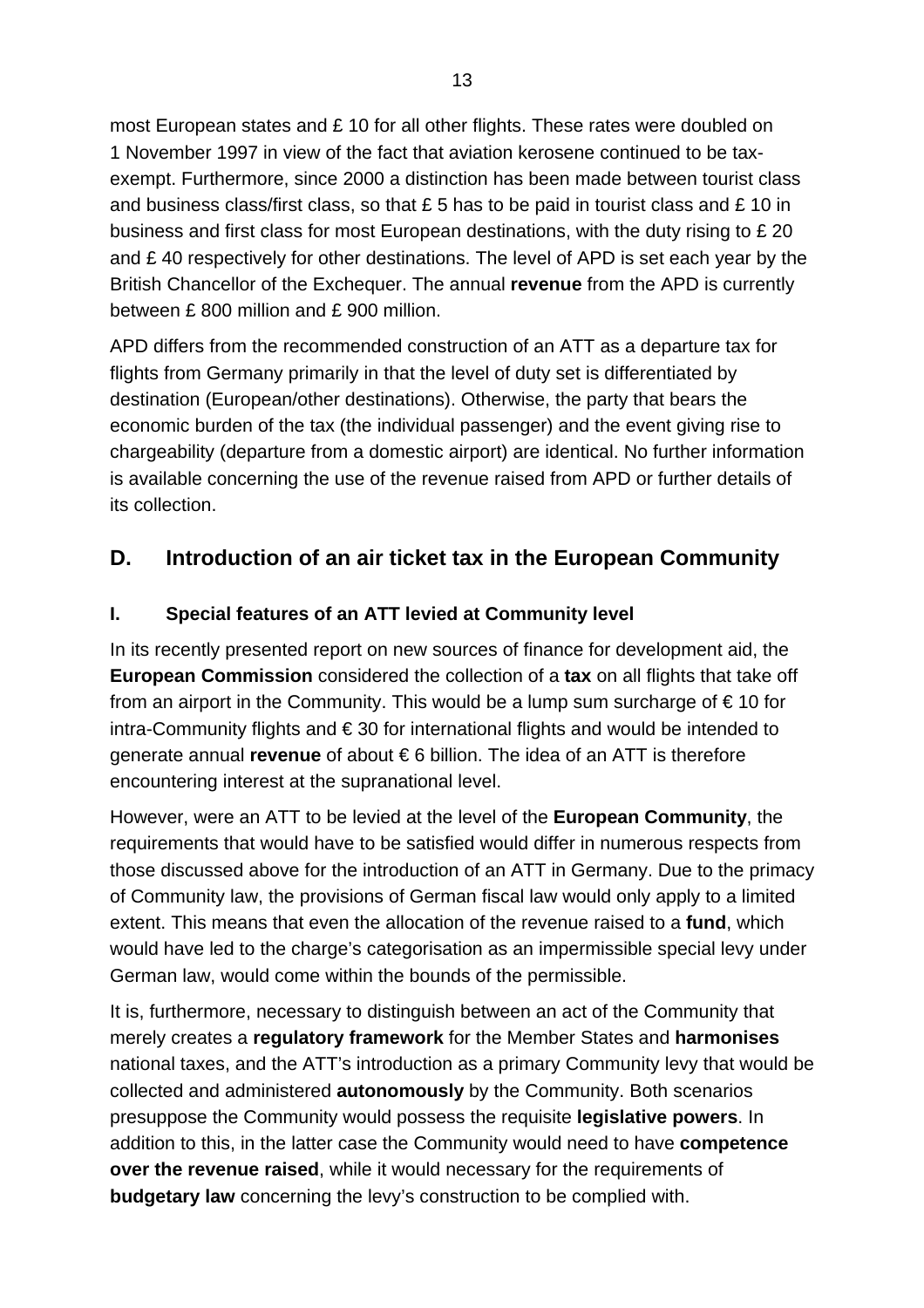#### **II. Legislative powers and competence over revenue**

Due to the principle of the **restricted prerogative**, the Community can only take measures if and in so far as the Community Treaties contain a legal foundation for them. One special feature of an ATT would be that both its collection as well as the deployment of the revenue raised would have to be covered by European legislative competences. In general, when it comes to the use of revenue, the power to disburse the funds raised for the performance of Community responsibilities depends on the requirements of the responsibility in question: **competence over expenditure** is therefore a necessary consequence of the **competence over particular responsibilities**. The crucial issue for any decision about which legal provision should be taken as the legal foundation for the measure would be the **principal focus of the measure in question**, which is to be determined in accordance with the **objective circumstances** by reference to its content and purpose.

#### *1. Construction as a harmonised tax*

In order to perform the responsibilities assigned to it, the Community has previously harmonised measures of the Member States on numerous occasions by enacting directives, for instance in the fields of energy taxation and road use charges (e.g., the "Eurovignette" scheme). An ATT could also be introduced in the form of a **harmonised tax**, which would be collected and administered by the Member States. Various legal foundations come into question for such measures, while the **regulatory focus** of the measure is crucial to the distinctions made between them. Due to the environmental policy influence that an ATT will always have on the behaviour of passengers, Article 175 EC Treaty initially comes into consideration as the legal foundation for an ATT. In accordance with Article 175(1) EC Treaty, if the measure mainly pursued the environmental policy goal of influencing travellers' behaviour, so that its character as a tax receded into the background, the Council would be able to decide on it by a qualified majority. A corresponding directive could thus be used to create a binding framework for the introduction of an ATT by the Member States that, apart from the tax's fundamental objectives, would also set decisive parameters for its assessment and the use of the revenue raised.

By contrast, legal objections would arise if it were certain that the revenue raised by a harmonised ATT was to be deployed to fund development policy measures. For then the principal focus of the measure would no longer lie unambiguously on the field of environmental policy, for which reason basing it solely on Article 175(1) EC Treaty would appear questionable at least. The legal foundation of Article 93 EC Treaty, which also comes into question and allows the harmonisation of **indirect** taxes, i.e. taxes that are not levied on income or assets, does not for its part permit the harmonisation of the use of revenue. Where revenue is allocated to development aid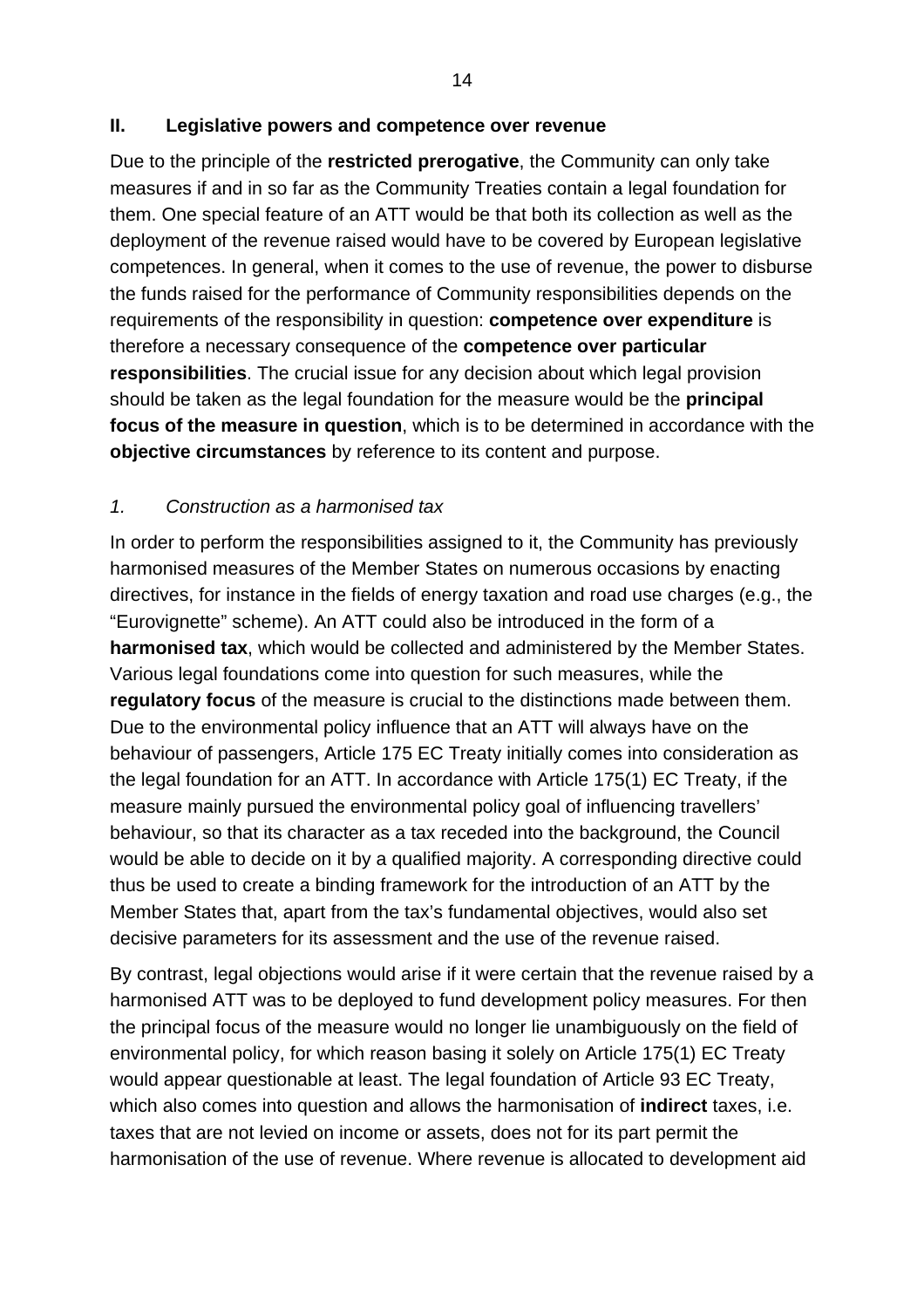measures, therefore, Article 179 EC Treaty, which in turn requires a decision of the Council by a qualified majority, is also available.

However, despite this, with a view to the ATT's environmental policy goal of influencing travellers' behaviour, it would appear legally more secure to base the harmonised levying of the charge on the legal foundation of Article 175(1) EC Treaty. If it were a harmonised tax, no strict linkage would be required between the collection of the ATT and the use of the funds raised, certainly provided the **regulatory focus**  were still supported by the chosen legal foundation, it would then be sufficient for an ATT if at least a proportion of the expenditure were earmarked for the field of environmental policy. Consequently, if the tax were levied on the basis of Article 175(1) EC Treaty, it would be conceivable for a proportion of the revenue raised – 25 %, for example – to be assigned to environmental policy objectives on a mandatory basis, while greater flexibility would have to be provided for in the deployment of other funds. The requisite legal foundations for the collection of the ATT as a harmonised tax are therefore in place. However, it is necessary to consider that, if it were adopted by means of the enactment of a directive, the Member States would have to retain certain decision-making freedoms in relation to the concrete implementation of the measure.

### *2. Construction as a primary Community levy*

In this field, the distribution of responsibilities between the Community and its Member States is characterised by a careful balance between the preservation of the Member States' budgetary interests and measures to secure the effective performance of the responsibilities assigned to the Community. In order to protect the Member States' competences over the use of revenue, more rigorous requirements are placed on the decision making procedure at the Community level if the objective of **raising revenue** is the focus of a mandatory monetary contribution, going as far as the involvement of national parliaments. By contrast, if a fiscal charge primarily serves the performance of a **sectoral policy objective** of the Community, existing legislative powers with their partly simplified decision making procedures can be applied, although additional requirements would then have to be placed on the use of revenue.

If an ATT is to be **collected and used** autonomously by the Community, the Community must also, in the nature of the matter, be accorded the right to establish a basis for the mandatory charge this involves – and in particular the payment entitlement that allows it to raise revenue in this way – as well as setting the level of the levy. In many fields of responsibility, the Community has introduced what are known as **sectoral levies**, which are collected and administered by the organs of the Community. These are fiscal charges that have been introduced within the framework of a sectoral competence of the Community. They primarily serve the attainment of a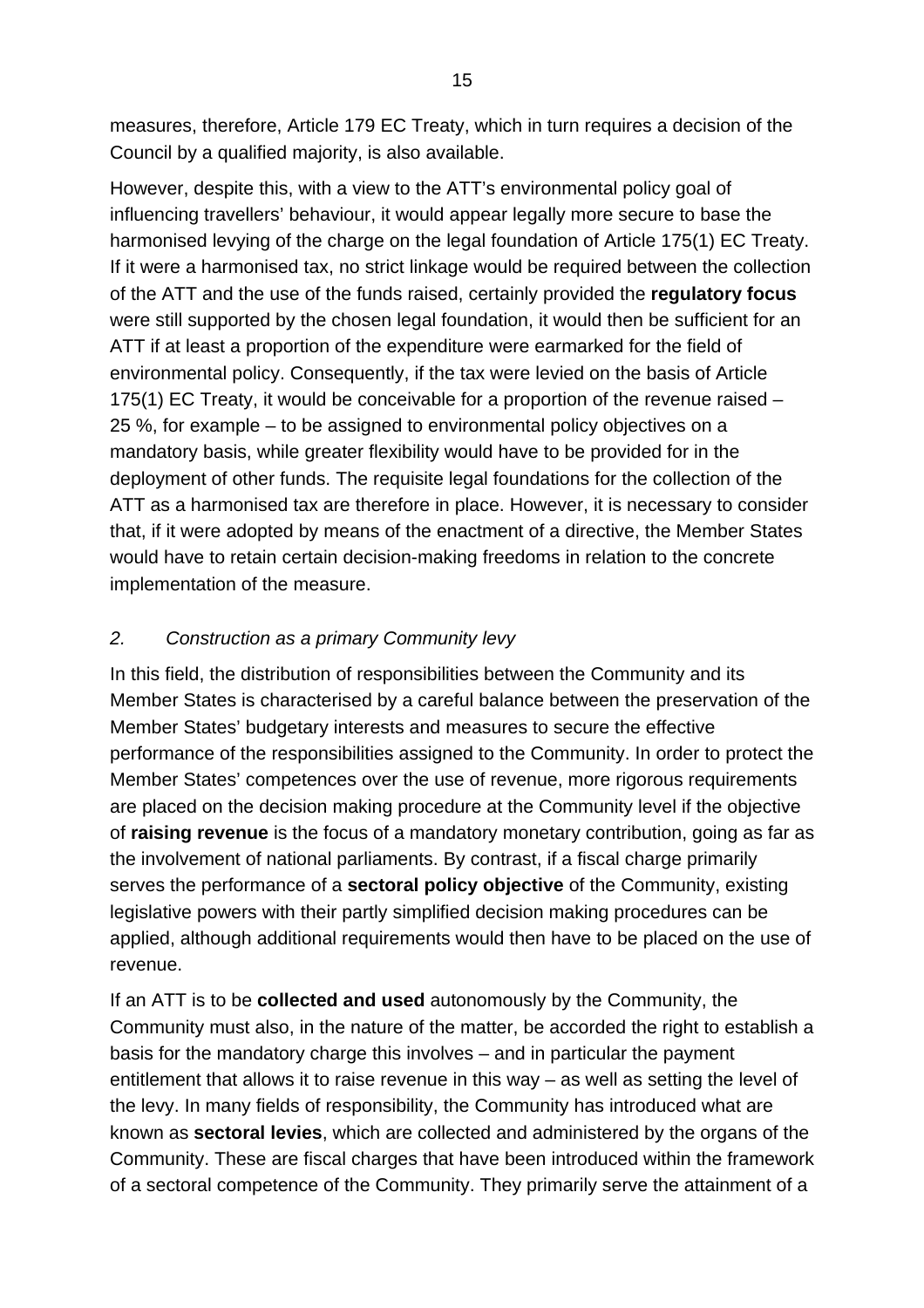sectoral policy objective, not the raising of revenue, which is why they can also be introduced using the simplified decision making procedures instituted for the relevant sectoral competences. In the past, the European Court of Justice has repeatedly confirmed the **legality** of such levies, which are imposed in the context of Community policies and used to finance them. In this respect, therefore, the foundation for the levying of a charge must also support the subsequent end use of the revenue. The principle form of action applied in this field is the directly effective regulation.

Regardless of any subsequent use of the revenue raised, an ATT would certainly always pursue the environmental policy **objective of influencing travellers' behaviour** as well. Against this background, the relevant legal foundation for its introduction would be Article 175(1) EC Treaty, which merely stipulates that decisions be taken by a qualified majority of the Member States. However, due to the close linkage required between the collection and use of revenue (connexity), the funds raised would then have to be deployed to finance measures that had a clear **environmental relevance**. In the case of an ATT, which as a levy on air traffic would be justified by reference to the damage air operations do to the climate, this connexity would be demonstrated most clearly if the funds were deployed for climate protection measures. Legally, a construction of this kind, under which the levying and use of revenue would be based on Article 175(1) EC Treaty, would encounter the least significant objections. With regard to the use of revenue, this would certainly not exclude the funding of measures that simultaneously pursued **environmental** as well as a **development policy** goals.

By contrast, if the revenue from an ATT were to be disbursed **exclusively** for purposes outside the field of environmental policy, development aid for instance, the connection between the levying and use of the revenue could not be justified unreservedly. It is true that the broad authorisation to take executive measures set out in Article 179 EC Treaty would come into consideration as the legal foundation for its introduction, which would mean that only a qualified majority would be required, but the objection would remain that the ATT primarily pursued the environmental policy objective of influencing travellers' behaviour and there was therefore **no direct connection** between the purpose of levying the charge and the use of the revenue raised. The charge's compliance with the requirements placed by the European Court of Justice on a sectoral levy would then also be called into question. Consequently, there would be a danger of the ATT having to be **classified primarily as a tax**, in which case the focus of the measure would be on the raising of revenue. It has already been shown that, in order to preserve the Member States' sovereignty in tax matters, more rigorous requirements apply to the decision making procedure for such measures. In the present case, it might be possible to draw on the procedure set out in Article 269(2) EC Treaty, which apart from a unanimous decision of the Council also requires adoption by the national parliaments of the Member States. Basing the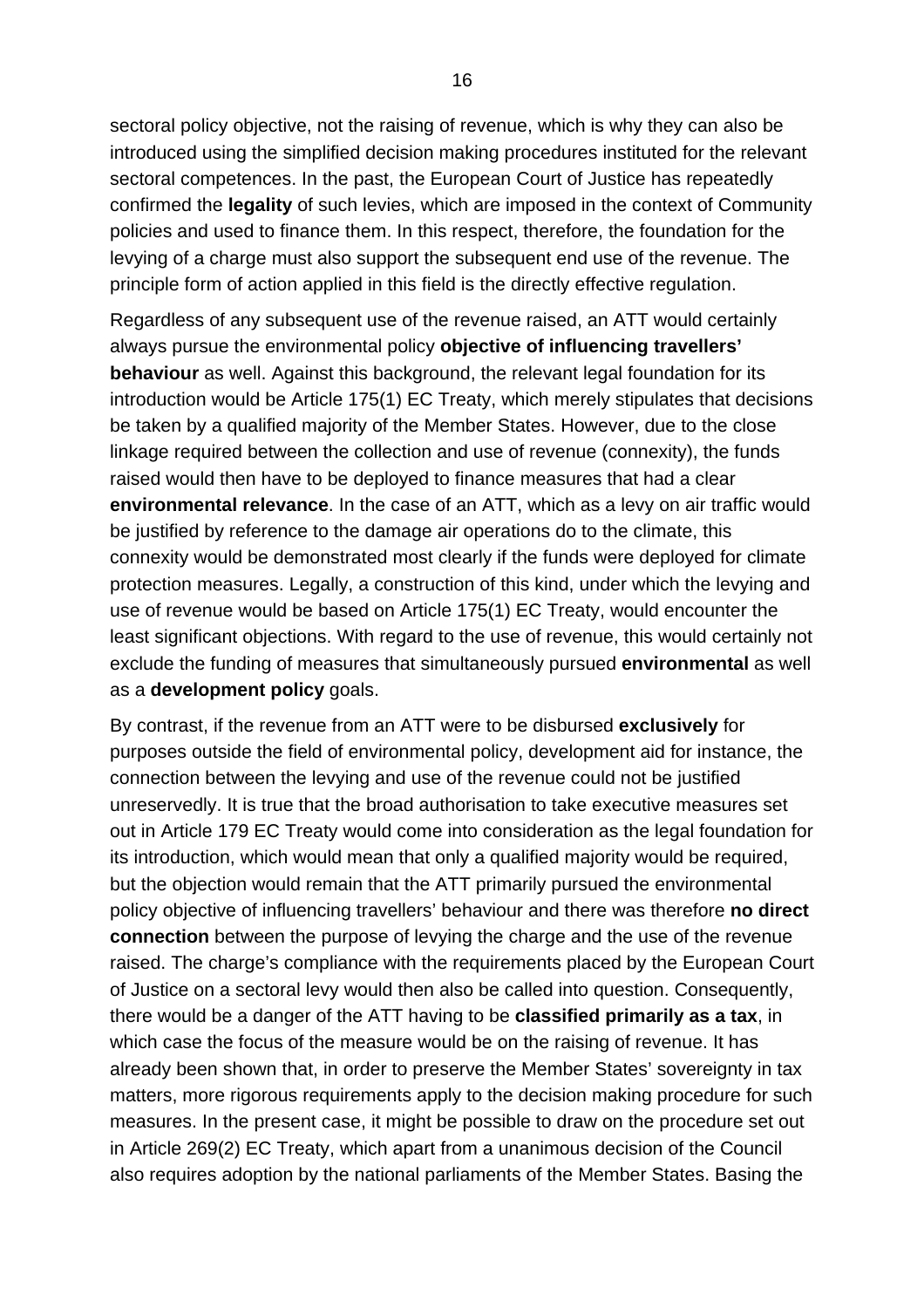ATT on the own resources decision under this provision would certainly ensure greater flexibility in the use of the revenues raised.

If an ATT were collected as a primary Community levy, the **budgetary principles** set out in the EC Treaty and the relevant secondary legislation would apply to the collection, administration and disbursement this charge on the use of airspace. Furthermore, the principles for the preparation and implementation of the **budget** and the – modifiable – **maximum limit** on non-obligatory expenditure would have to be complied with. A **special fund** for the administration of the revenue raised could be established within existing executive competences at the levels of primary and secondary legislation and through international treaties, although in the latter case no provision would be made for the compulsory assignment of revenue to the Community budget.

#### **III. Recommendations**

A **tax harmonised** by a directive at the Community level would allow the creation of a legal framework for the collection of an ATT and the subsequent use of the funds raised. There are sufficient legal foundations for such a step. However, under a construction of this kind, the Member States would always retain **room for manoeuvre**, which could, in particular, lead to variations in the implementation and enforcement of the tax. The uniform collection and disbursement of the funds could only be ensured if the ATT were implemented as a **primary Community levy** by means of a regulation. With regard to the decision making procedure this would involve, it would then be advisable to base the ATT on Article 175 EC Treaty and deploy the revenue raised for environmental policy objectives. The use of the funds for other purposes would remain possible, but might require a more stringent decision making procedure.

The concrete construction of an ATT introduced at Community level would differ only insignificantly from the model already recommended for the national level. Ultimately, the event giving rise to chargeability would have to be changed to make departures from any airport or airfield within the European Community subject to an ATT. The ATT would be collected by the Member States and, depending on its construction, used for further measures within the responsibility of the Member States or transferred to the Community. Furthermore, if a lack of support for a compulsory ATT meant that consideration could only be given to the collection of a levy on a **voluntary basis**, it would be advisable to use a construction under which the tax would initially be collected from all passengers, but they would be allowed the option of reimbursement by an "**opt-out"** clause. This would at least create a *de facto* incentive for individual passengers to pay the charge despite the fact it was not mandatory.